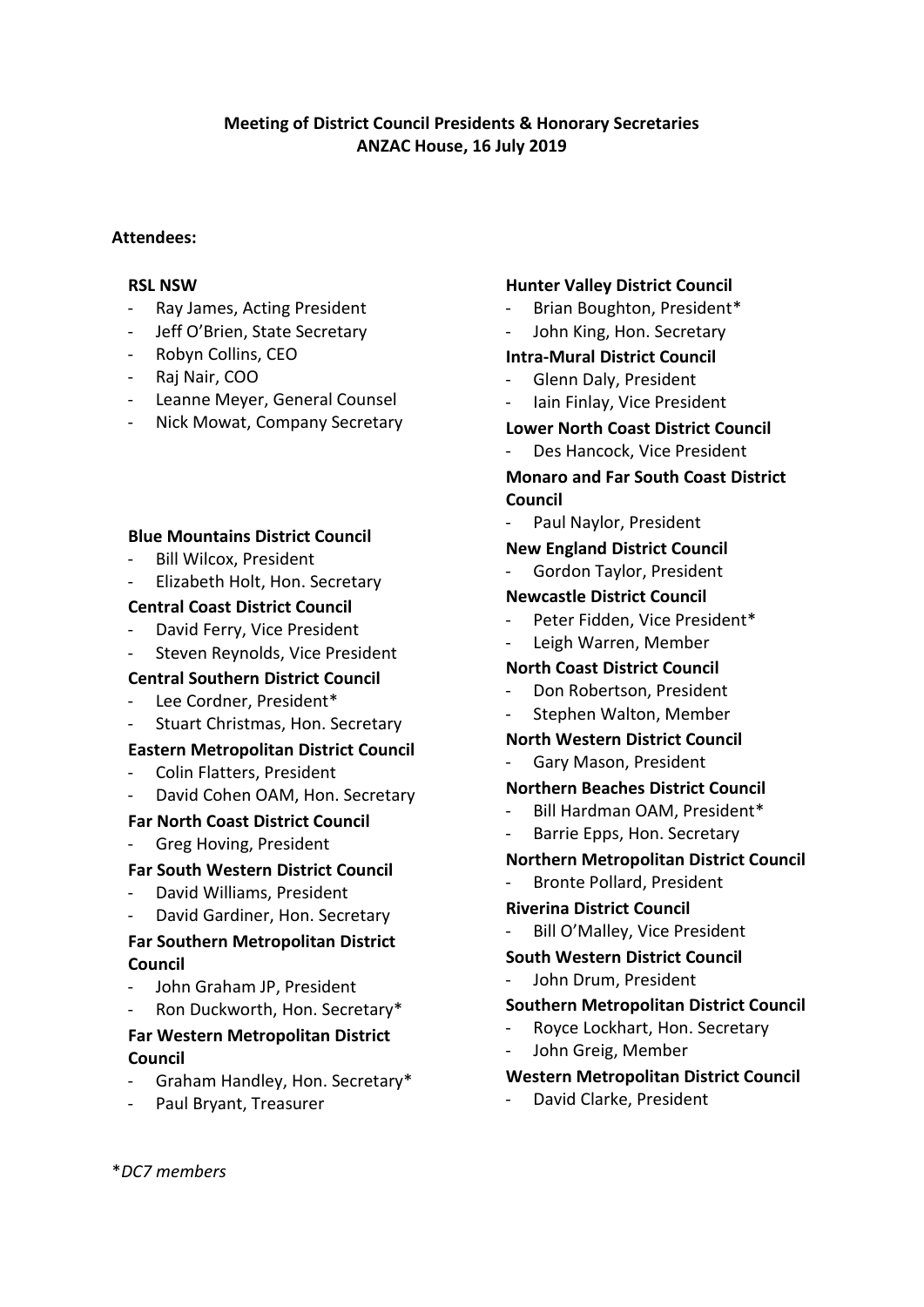#### Opening Questions

# **How many of our current directors were elected by the members? How wasJohn Hutcheson appointed given he is from James Brown's sub-Branch and is CEO of a charity which competes with RSL NSW for charitable donations?**

Leanne Meyer clarifies board composition and requirements of new RSL NSW Act. Nick Mowat explains selection process for directors (shortlist compiled by independent recruiting firm, People for Purpose).

## **Please confirm which constitution we are currently operating under – are we electing directors beyond the minimum requirements of the Act?**

Ray James confirms we are operating under the current constitution, not the draft constitution, except where the RSL NSW Act specifically overrides the constitution. Leanne Meyer confirms the board opted to appoint two independent directors, having had the discretion to appoint either one or two.

### **A letter from former NSW Veterans Affairs minister, David Elliott, states that RSL NSW is governed by its constitution, not legislation – and that RSL NSW a 'private corporation'.**

Leanne Meyer clarifies that the letter in question says, in fact, that RSL NSW is not a body subject to direct government control, however, it does not say that the Act does not apply. She affirms that RSL NSW is a statutory corporation, and notes that the two independent directors' letters of appointment stipulate fixed terms and the grounds on which they can be removed.

### **The draft constitution has a commencement date of December 2020 – is this correct?**

Leanne Meyer clarifies this is an error – the actual commencement date is 1 January 2020. Brian Boughton and Ron Duckworth state this has been noticed by the DC7 drafting group.

### **Will District Councils have a say in the appointment of independent directors?**

Under the draft constitution, the District Presidents' Council must 'approve' (not just 'ratify') the appointment.

### **How has David Bell, an ex-serviceman, been appointed as an independent director?**

The independent directors must not have been a member of the League in the past five years [per clause 9.13 (b)], but they may have served in the defence forces.

Concerns were expressed about the appointment of two independent directors rather than just one as was necessary to comply with the minimum requirements of the RSL NSW Act 2018.

**–MORNING TEA–**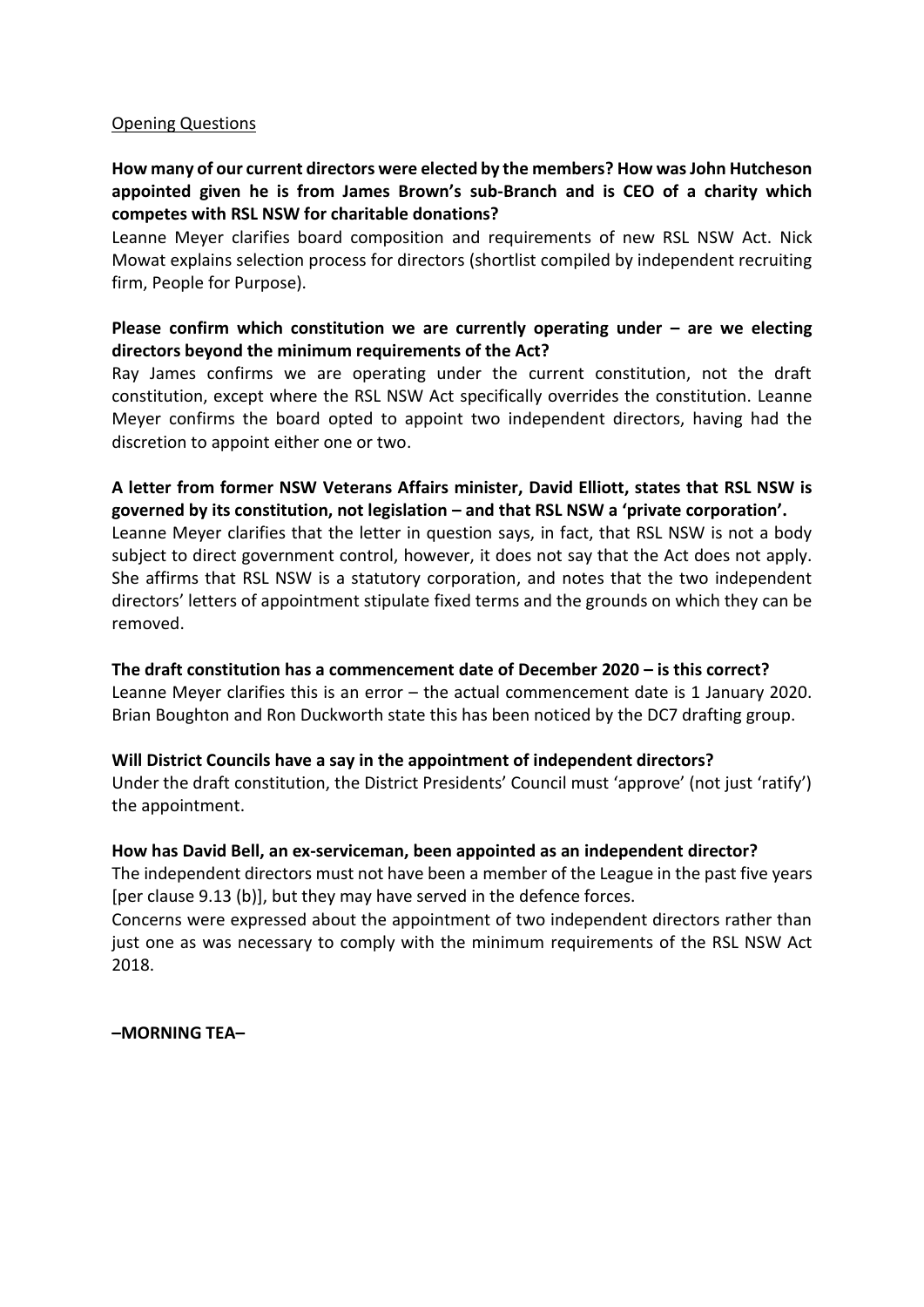# **Why was John Hutcheson appointed as a director given he is affiliated with Legacy, which may compete with us for donations, and he is from James Brown's sub-Branch?**

If a conflict of interest does exist in any case, it is managed in line with those of any sub-Branch executive who, say, sits on the board of a club limited. The appointments of service member directors were guided by the highly experienced listed company director David Mortimer AO, who helped to curate a shortlist. The board's nominations committee then interviewed each of the shortlisted candidates and selected those they felt were best suited.

## **There are still many drafting errors in this draft.**

Lee Cordner: the document sent out was a consultation draft only and it didn't matter that every 'i' wasn't dotted or 't' crossed. We resolved to let District Councils take the lead in collecting sub-Branch feedback as they have established greater trust in their districts and can consult more effectively.

### **What is an executive director and is this role included in the constitution?**

Jeff O'Brien: This role was included in error in the feedback template given to District Councils in June. An executive director is not included in the draft and will not be included in the final version either.

For clarity and transparency Nick Mowat explains what an executive director is (please see the article attached).

### **Why are we moving to 'one member, one vote'?**

Des Hancock: many members will not be able to vote effectively (e.g. those in nursing homes), and the shift to 'one member one vote' will be overly expensive

Bronte Pollard notes the inclusion of proxy voting for sub-Branches at congress

Bill Hardman: this will bring us into line with most other organisations

### **There is no mention of associate members in this draft**

Jeff O'Brien clarifies that associate members are included in Appendix B but they haven't been labelled as 'associates' in the draft. An effort has been made to simplify what is currently a difficult membership system to administrate.

# **Has consideration been given to rotational elections to avoid the entire board leaving at once after nine years? Knowledge and experience need to be retained.**

Lee Cordner: we considered this and were ultimately persuaded that the logistics of holding rolling elections each year were prohibitive.

Jeff O'Brien: ultimately this can be adjusted as we move forward and learn how this new system works.

# **Will term limits apply to sub-Branches? Many sub-Branch executives have been in their jobs for a long time.**

Jeff O'Brien: it applies to the board and District Councils, but many sub-Branches have too few members to change committee members frequently, we didn't want to push them to close. At District Council level, time served will not be counted towards term limits after the new Constitution comes into effect. (Time served will be counted towards term limits on the board, however.)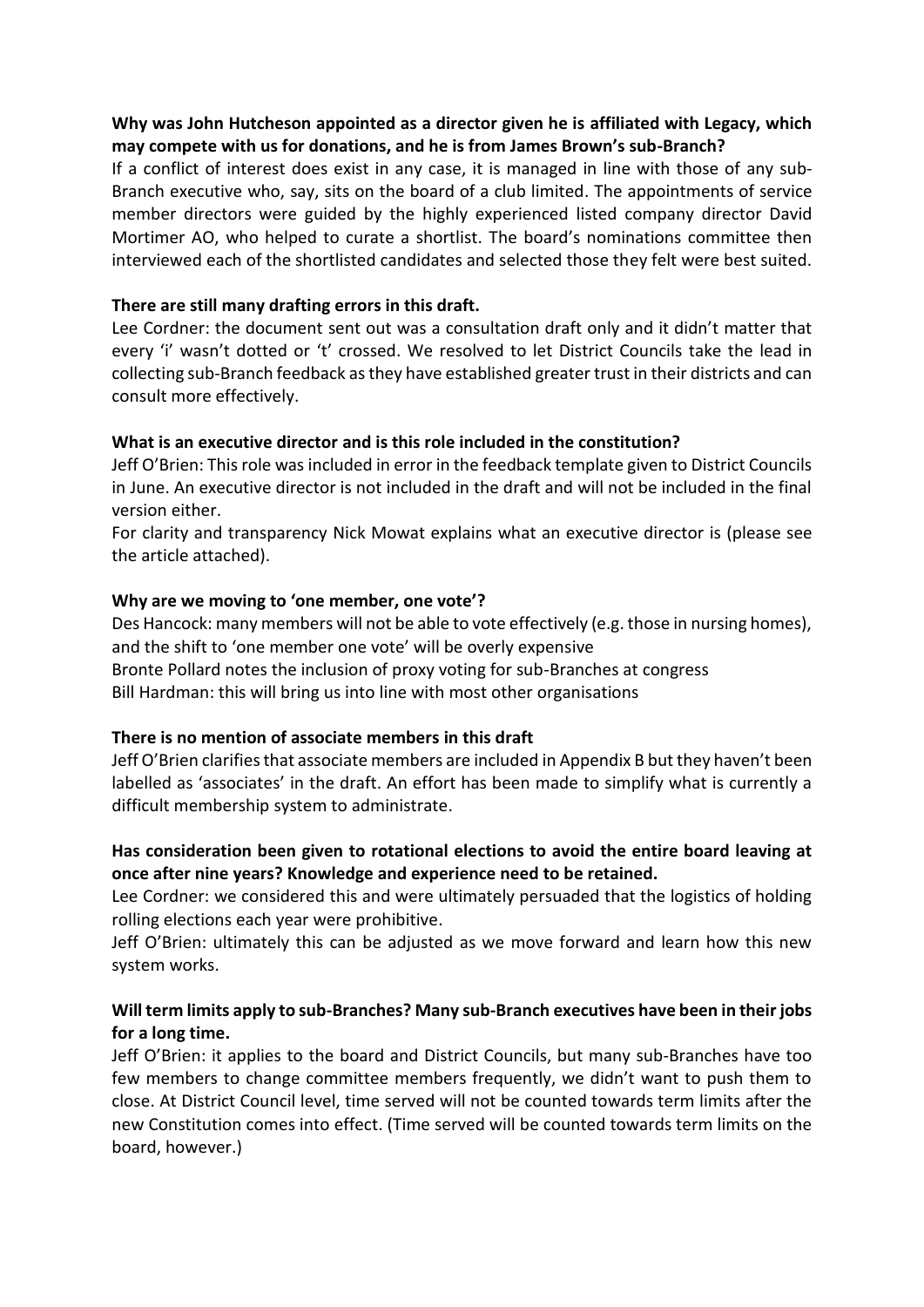# **Is it true you can't hold office at both the sub-Branch and District Council levels at the same time?**

Leanne Meyer clarifies that this is not true – a member will be able to hold office at both their sub-Branch and District Council at once, but will have to resign this positions if they are successfully voted/appointed to the board.

# **In exceptional circumstances, a sub-Branch should be able to write to the board to request permission to have an affiliate member fill an executive position if no service member can be found to take on the role.**

Stuart Christmas notes that it should go to the board via a members' District Council. Jeff O'Brien: agreed

# **If District Councils are equipped with Standard Operating Procedures, then why can't they do the role that is being ascribed to the District Presidents' Council?**

Jeff: DPC will hold powers that cannot sit with Districts individually (e.g. voting to hold an extraordinary congress).

Bronte Pollard notes that DPC adding any extra layers of bureaucracy, but instead formalising roles and powers that already exist in the hands of the same people, with some additional powers that don't currently exist.

Lee Cordner notes that the board currently has no real obligation to heed the wishes of the District Councils. DPC also encourages communication and familiarity between District Councils across the state. We need a comprehensive set of FAQs built up over time to help District Councils be on the same page and therefore independent

# **Why can't District Council committees have nine-year term like the board?**

Jeff O'Brien: no reason they can't – we'll look at that.

# **District Councils will need to be better resourced to take on these responsibilities.**

Jeff O'Brien: you're absolutely right.

Bill Hardman: that could be something the DPC works out.

# **District Council boundaries are currently very uneven (some take in 31 sub-Branches and some only 7) – how will this affect the DPC?**

Jeff O'Brien: This is also something the DPC could look into.

# **What if no candidates with financial/accounting qualifications are elected?**

Jeff O'Brien: We need to finalise how this will work.

# **Is auxiliary membership allowed under the RSL National constitution?**

Jeff O'Brien: The National constitution does allow for this, and auxiliary membership will be formalising something that effectively already exists.

The desired direction for the Standard Operating Procedure on auxiliaries is for an auxiliary to be effectively a committee of the sub-Branch under the full control of the sub-Branch. No one will have to pay dual membership fees, and a sub-Branch can call its auxiliary anything it wants (as long as the name includes 'RSL' and 'Auxiliary'). Auxiliaries to have no voting rights, obligations kept broad and non-prescriptive (meeting requirements and reporting are flexible).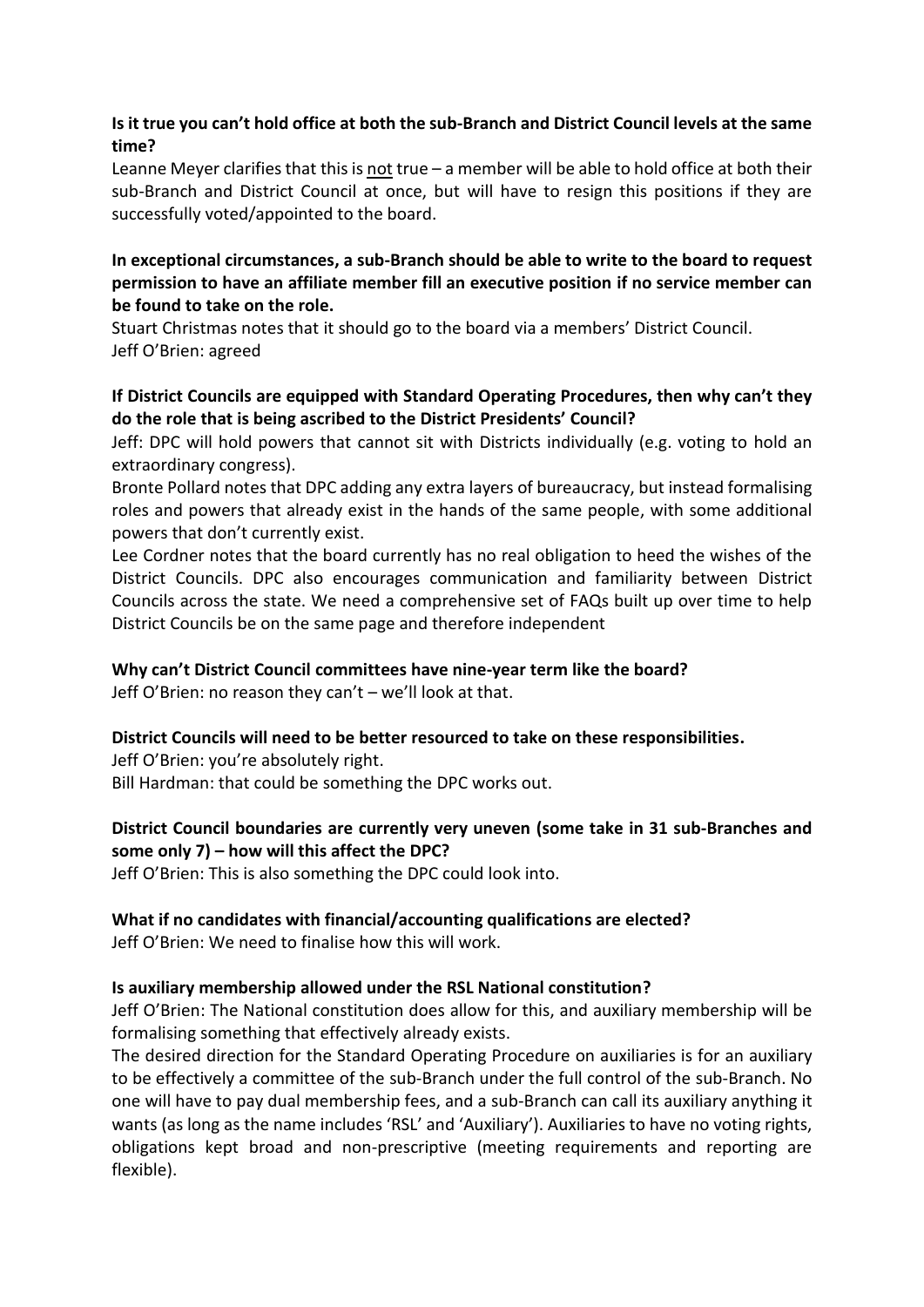# Presentation from SVA on development of strategic plan

Comments from attendees:

- Resumption of fundraising was well intentioned but the way it has been done has actually left sub-Branches feeling disenfranchised. Media coverage has been negative, referencing the Bergin inquiry, and there is still much pain.
- No recent District Council teleconferences this year and no minutes available for last one.
- Communication still a big problem for the sub-Branches decisions being made but reasons not communicated in the first instance.
- Desire for it to be explicitly stated that our clients are frequently (or near-exclusively) our members, especially for camaraderie and commemoration.
- Trust could be improved by releasing broad notes from board meetings (what topics were covered).
- Members will be upset if not consulted on this plan a failure of communication.

Jeff O'Brien: we will update the plan based on today's feedback, send to District Councils and then send to sub-Branches for feedback in the same manner as for the draft constitution.

### Standard Operating Procedures

Standard Operating Procedures will be a practical guide on how to run a sub-Branch. The intention is to give sub-Branches the ability to do things the way that work for them, within broad boundaries, and allow them to avoid unnecessary disputes over protocol. They will offer a greater level of guidance where necessary (e.g. leases). Aim is to have approximately ten SOPs in place of the current 22 By-Laws and six regulations.

Some SOPs are being drafted by ANZAC House staff, and others by the DC7.

The forum agreed that a clause in the constitution giving the District Presidents' Council final say in approving the SOPs should be considered.

# **–AFTERNOON TEA–**

### Membership

Attendees given an overview of new membership management system currently being worked on. Members will be able to check their membership status online; secretaries and the ANZAC House Support Unit will be able to update records on members' behalf.

- Cards no longer to be issued automatically every year (only if you lose your card or change sub-Branches).
- Members can pay any way they want it's the sub-Branch's business
- Likely to have a pilot trial for a few sub-Branches this year, with a full rollout next year.